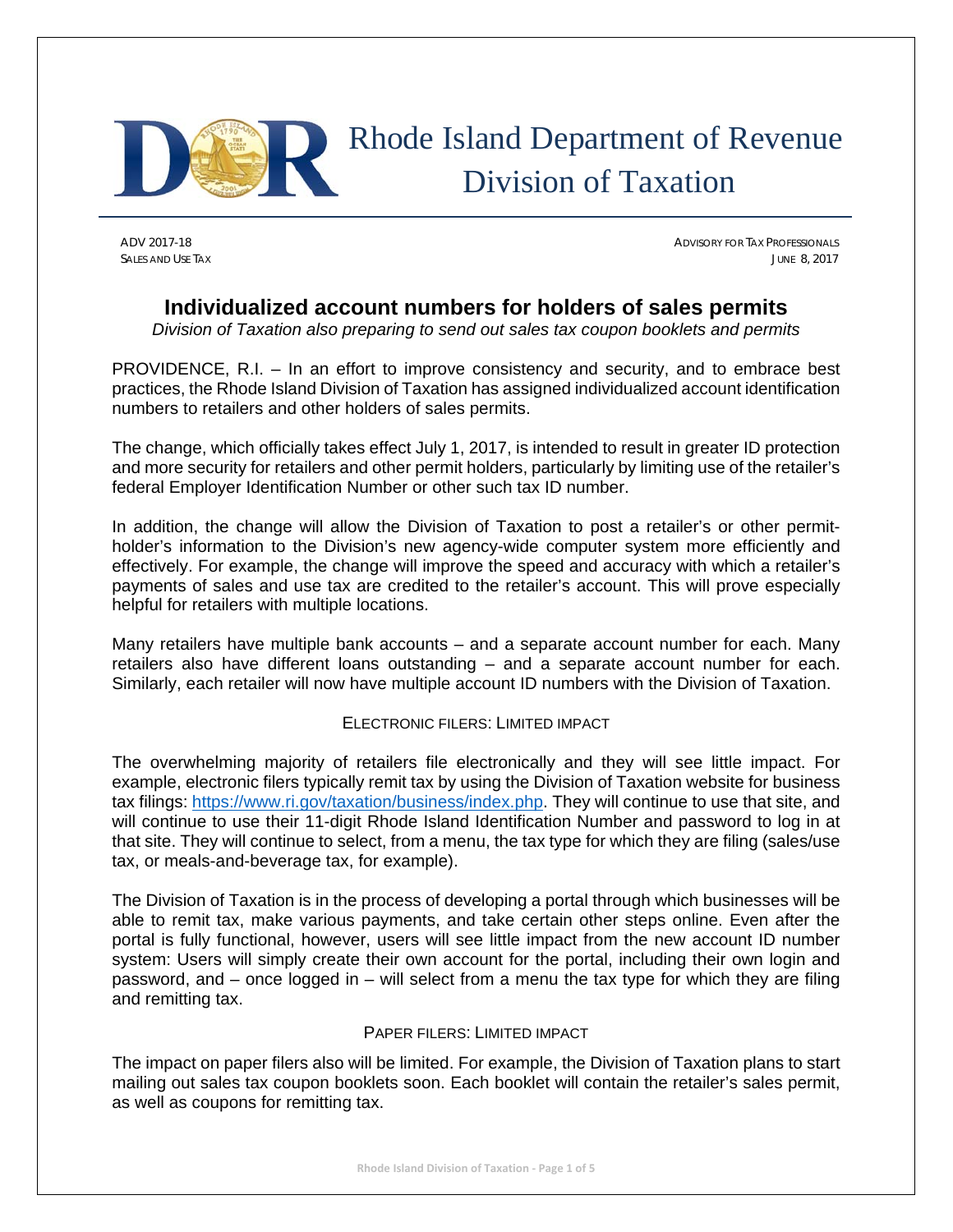The permit will have its own account ID number, which the paper filer will use for purposes of annual permit renewal. However, the paper filer will be mailed a renewal form, which will have the account ID number on it. So the paper filer need take no extra steps. (This assumes that the paper filer uses the pre-printed form, instead of a blank form, to renew. If the paper filer uses a blank form downloaded from the Division website, all the filer need do is enter his or her new account ID number – the one on the permit.)

The paper filer will have a separate account ID number for remitting tax. However, that account ID number will already be printed on each coupon. Therefore, the paper filer need take no extra steps; he or she should simply remit the appropriate pre-printed coupon with payment. (Even if the paper filer uses a blank form downloaded from the Division website, all the filer need do is enter his or her new account ID number – the one assigned for remitting tax.)

#### YOUR NEW ACCOUNT **ID NUMBERS**

If you hold a Rhode Island sales tax permit, the Division of Taxation will soon send you a mailing which will include your new account ID numbers. The mailing will go to permit-holders who:

- have renewed their sales tax permits for the year which begins July 1, 2017;
- **Paid the required \$10 permit renewal fee; and**
- **are not delinquent on their Rhode Island state taxes.**

If you have not renewed your permit, use the renewal form that was mailed to you or use the blank form available at the Division website (see screenshot below).

Assuming that you have paid the required \$10 annual permit renewal fee, and that you are current on your State of Rhode Island taxes, you will receive your new sales permit as well as your new account ID numbers. Following is a link to the blank form:

http://www.tax.ri.gov/forms/2016/Excise/SalesUse/STREN\_1D\_m.pdf



#### STILL HELPFUL TO KEEP TRACK

Whether the retailer files electronically or on paper, it will still be important for the retailer (and for the retailer's bookkeeper, accountant, or other adviser) to keep track of the new Division of Taxation account ID numbers, much like the retailer keeps track of multiple bank account or loan ID numbers now.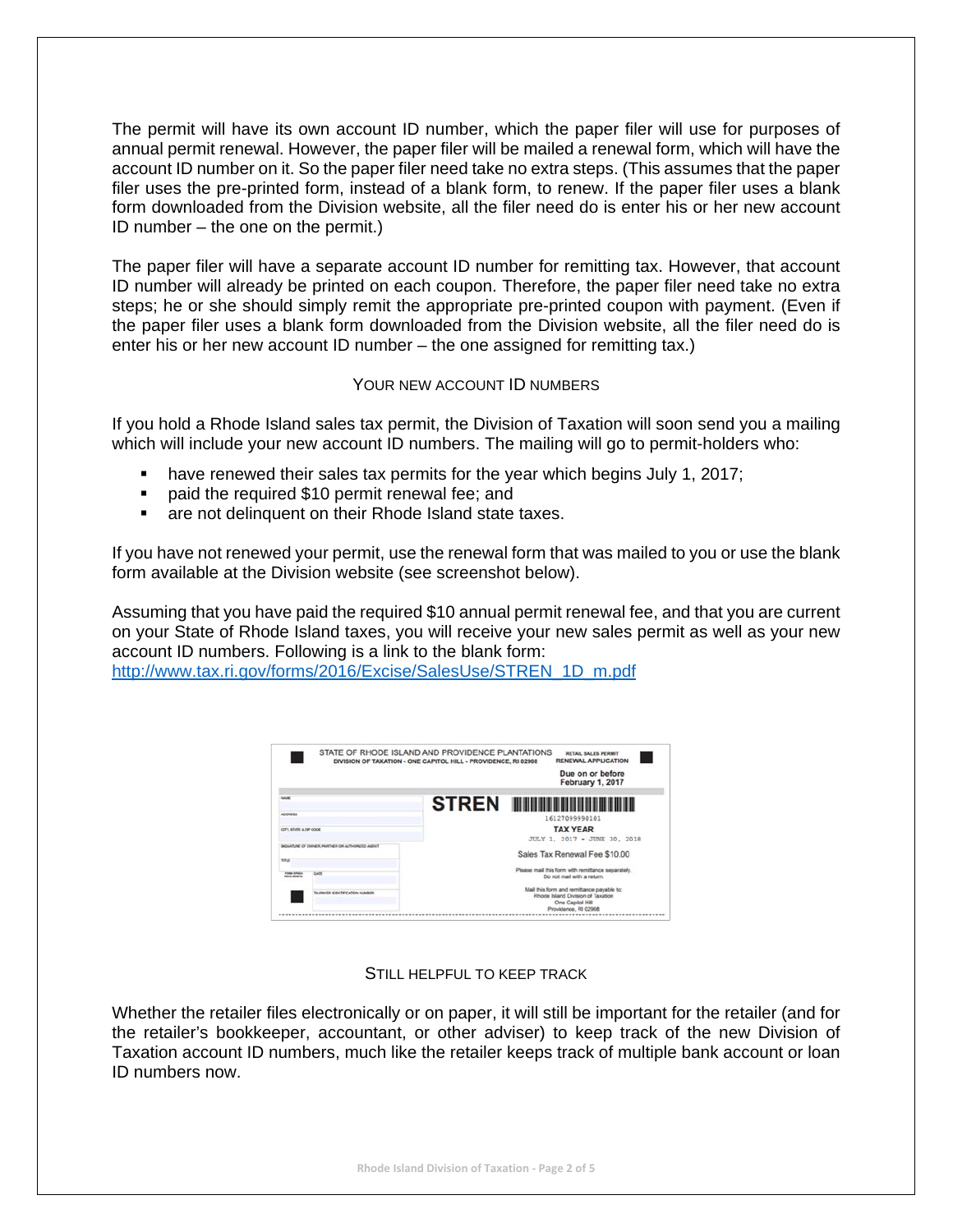For example, if you are a retailer:

- A different account ID number will apply for each function related to your account, such as remitting sales/use tax, filing the annual sales tax reconciliation, and renewing your sales permit.
- A different account ID number will apply for any tax type or fee you need to remit, such as meals-and-beverage tax, hotel tax, hard-to-dispose materials tax, and prepaid wireless tax.
- If you are a retailer with multiple locations, each location will have its own account ID number.
- Your sales permit itself will have its own account ID number, which will appear on the new permit you will soon be mailed, covering the year which begins July 1, 2017. (You will use the account ID number shown on your sales permit only for purposes of renewing the sales permit. You will use a separate account ID number to remit sales/use tax.)

#### ACCOUNT ID EXAMPLES

Following are some examples of how the new account ID number system will work.

#### **Example # 1**

.

Suppose that ABC Jewelry Inc. is a retailer with one location, in Providence, and sells only jewelry. For the year which begins July 1, 2017, and for later years, ABC Jewelry Inc. will, solely for excise tax purposes, have three separate account ID numbers, one for each of the following:

- sales permit
- **sales tax remittance**
- **EXEC** annual sales tax reconciliation

#### **Example # 2**

Suppose that Sally Smith of North Kingstown is an artist who sells one-of-a-kind or limitededition artwork and holds a sales tax exemption certificate for the sale of her work. For the year which begins July 1, 2017, and for later years, Sally will, solely for excise tax purposes, have three separate account ID numbers, one for each of the following:

- **sales permit**
- sales tax remittance
- **EXEC** annual sales tax reconciliation

#### **Example # 3**

XYZ Restaurant Inc. has two restaurant locations: one in Cranston, the other in Warwick. XYZ Restaurant Inc. must collect and remit sales tax as well as meals-and-beverage tax. Thus, for the year which begins July 1, 2017, and for later years, XYZ Restaurant Inc. will, solely for excise tax purposes, have separate account ID numbers for a number of items. However, how many separate account ID numbers will depend on whether XYZ Restaurant Inc. files separate returns for each of its locations, or if XYZ Restaurant Inc. files for excise tax purposes on a consolidated basis.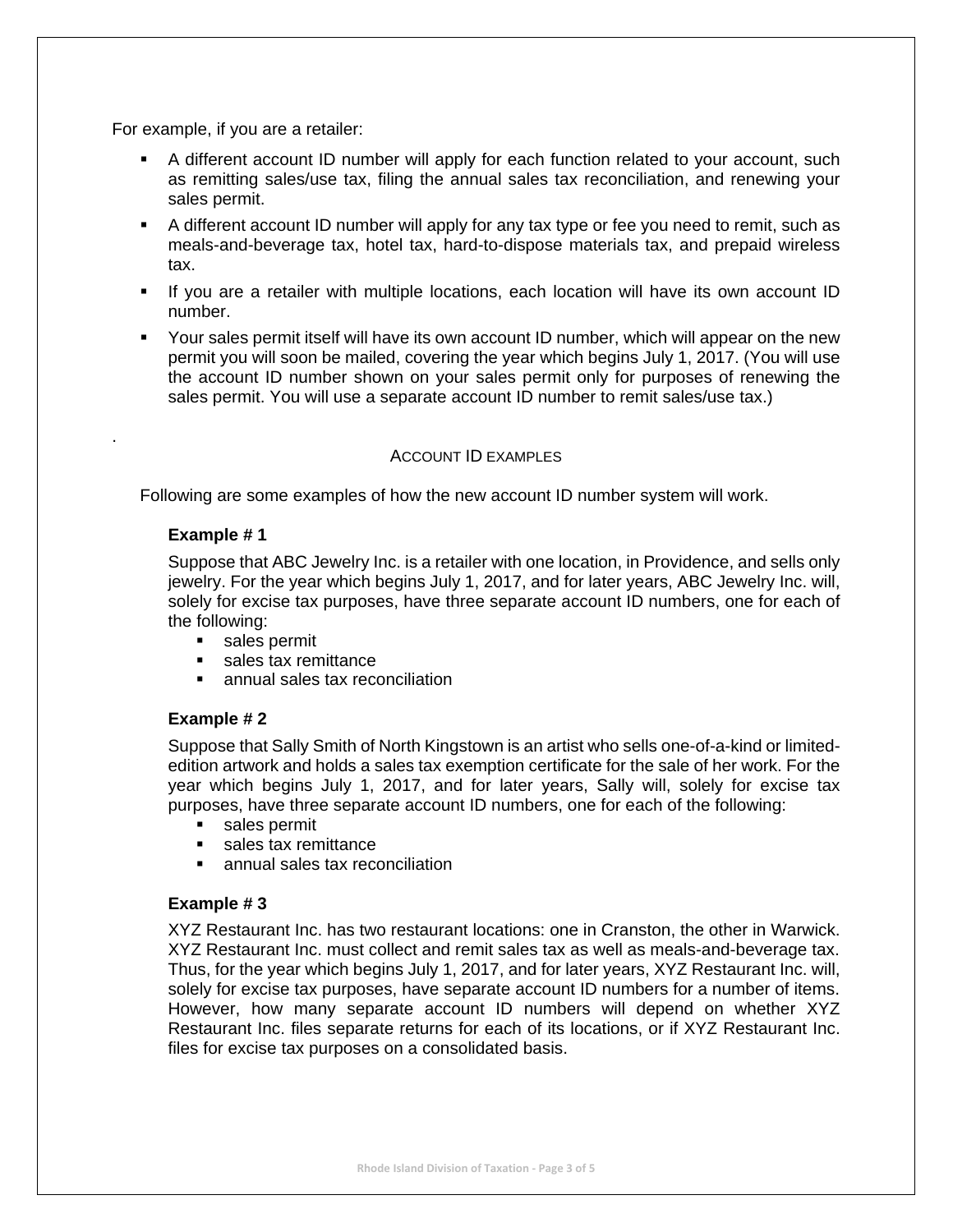#### If XYZ Restaurant Inc. files separate returns for each location

#### *Cranston location:*

- sales permit for Cranston site
- sales tax remittance for Cranston site
- meals-and-beverage tax remittance for Cranston site
- annual sales tax reconciliation
- **I** litter permit

#### *Warwick location:*

- sales permit for Warwick site
- sales tax remittance for Warwick site
- meals-and-beverage tax remittance for Warwick site
- annual sales tax reconciliation
- litter permit

#### If XYZ Restaurant Inc. files on a consolidated basis:

- **sales permit for Cranston site**
- **sales permit for Warwick site**<br>**EXECT** litter permit for Cranston site
- litter permit for Cranston site
- **EXEC** litter permit for Warwick site
- sales tax remittance for both sites consolidated
- meals-and-beverage tax remittance for both sites consolidated
- annual sales tax reconciliation for both sites consolidated

## SALES TAX COUPON BOOKLETS

By the end of June 2017, the Division will begin mailing sales tax coupon booklets. The booklets are for the approximately 5,100 retailers who remit their monthly or quarterly sales tax by check; a coupon must accompany each payment. (Because the majority of the approximately 30,000 permit-holders file electronically, they do not need coupon booklets.)

Each coupon booklet will also contain the new sales permit covering the year which begins July 1, 2017. (As noted earlier in this Advisory, each sales permit will contain a unique account ID number. Also as noted earlier in this Advisory, each sales tax coupon booklet will contain a unique account ID number, which will be printed on the coupons. The sales permit account ID number is for purposes of renewing the permit. The account ID number on the sales coupons is for remitting tax.) If you renewed your permit, but do not receive your booklet by July 1, 2017, you may continue using the old one until the new one arrives.

#### OTHER POINTS

Following are some other points to keep in mind:

 If you are an electronic sales tax filer, and your account is not blocked because of delinquent taxes, and you have renewed your sales permit and paid the associated \$10